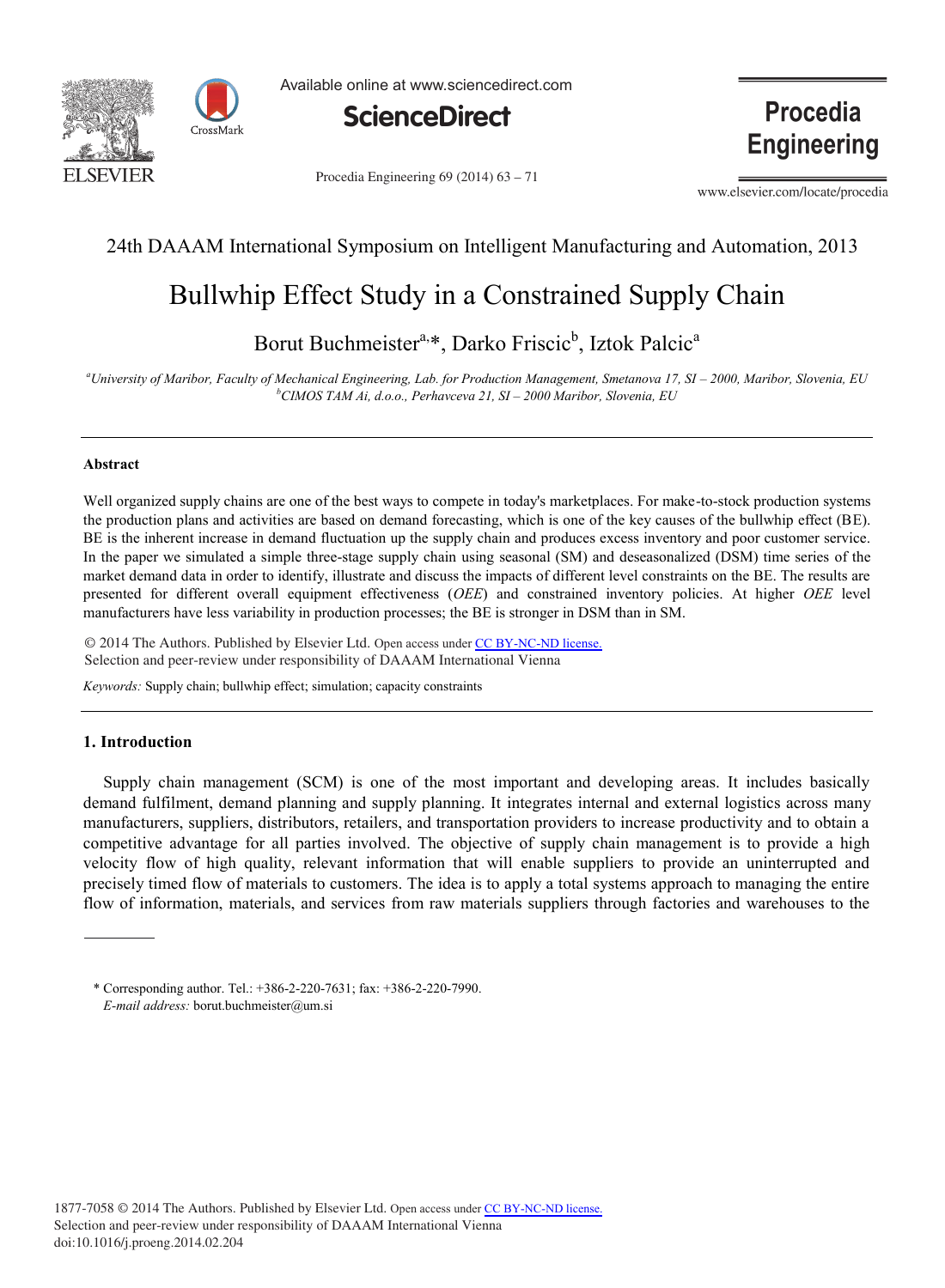end customer. Design of supply chain networks includes network configuration and related operational decisions.

The original motive of SCM was "elimination of barriers between trading partners" in order to facilitate synchronization of information between them [1]. But in real business this idea became lost. Where is the main problem? Supply chain performance depends on the operation of all members in a supply chain, where each member's basic objective is the optimisation of its own performance. Such behaviour of members can lead to less optimal whole chain performance. Members of a supply chain are used to compete and not to co-operate; they don't share information about products, customers, inventories, production capacities, costs and other business processes. So the members don't know much about the real market situation and the efficiency in their chain. They just repeat five basic activities in their supply chain: buy, make, move, store and sell.

Simulation is a very powerful and widely used management science technique [2] for the analysis and study of supply chains. The most important types are: spreadsheet simulation, system dynamics, discrete-event simulation, and business games.

The bullwhip effect represents the phenomenon of demand distortion where orders to supplier tend to have larger variance than sales to the buyer and this distortion propagates upstream in an amplified form.

In the paper we are giving a brief literature review of publications dealing with the bullwhip effect (section 2), continued with the presentation of the data used in the model (section 3) and our analysis of the influence of level constraints in the modelled supply chain (sections 4 and 5). Finally, section 6 contains a conclusion of the work and the future work.

### **2. Literature review**

Numerous studies focused on identifying the bullwhip effect in examples from individual products and companies, starting in '70s [3-5].

Alony and Munoz reviewed the various methods of modelling the dynamics of supply chains [6]. They examined the limitations of modelling methodologies (analytical, agent-based, simulation) and suggested a combined discrete event and continuous simulation modelling approach. Pujawan investigated how different supply chain policies and different operating environments affect schedule instability in a supply chain [7]. It is shown that schedule instability is propagated up the supply chain and is much affected by the degree of demand uncertainty from the end customers, and that safety stock policy applied by the buyer has much impact on schedule instability.

Disney reviewed a range of methodological approaches to solving the bullwhip problem [8]. Measures for the bullwhip are given. Different types of supply chains (traditional – Fig. 1, information sharing, vendor managed inventory) are described and as a whole it is a general overview including also replenishment policies, forecasting techniques, lead times, costs etc.

Ouyang and Li analysed the propagation and amplification of order fluctuations in supply chain networks (with multiple customers) operated with linear and time-invariant inventory management policies [9]. The paper gives analytical conditions to predict the presence of the bullwhip effect to any network structure and any inventory replenishment policy, using a system control framework for analysing order stability. It provides the basis for modelling complex interactions among suppliers and among customer demands.



Fig. 1. Schematic of a traditional supply chain [8].